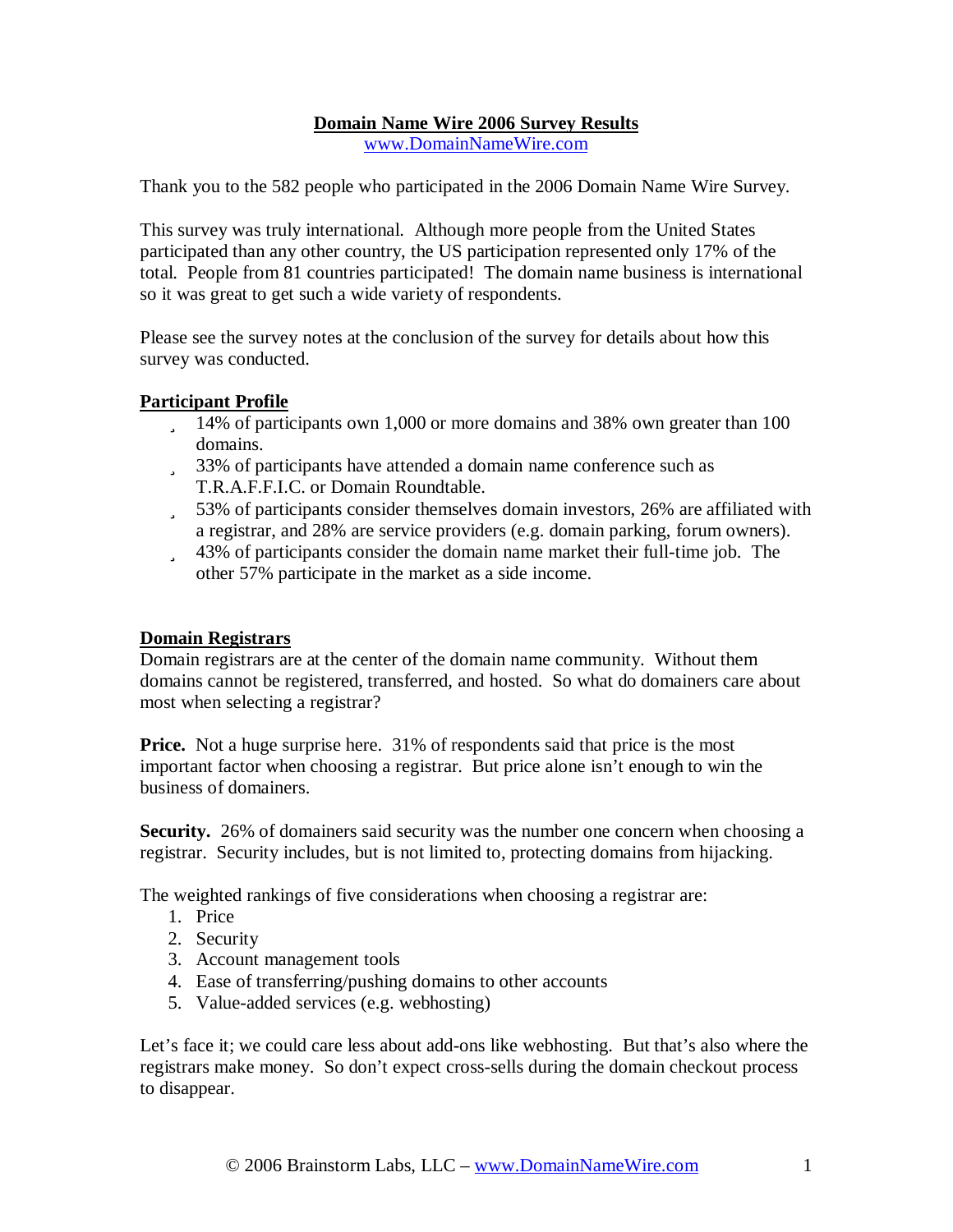With the above factors in mind, here are results for the remaining registrar questions:

*Which registrar do you think has the best account management interface?*

| GoDaddy                  | 33% |
|--------------------------|-----|
| eNom                     | 22% |
| Register.com             | 20% |
| <b>Network Solutions</b> | 10% |
| Dotster                  | 6%  |
| <b>DirectNic</b>         | 4%  |
| Moniker                  | 3%  |
| Tucows (OpenSRS)         | 2%  |

*Which registrar do you think makes it easiest to "push" domains to a new user?* 

| GoDaddy                  | 26% |
|--------------------------|-----|
| eNom                     | 26% |
| Register.com             | 20% |
| <b>Network Solutions</b> | 11% |
| <b>Dotster</b>           | 7%  |
| Tucows (OpenSRS)         | 4%  |
| <b>DirectNic</b>         | 4%  |
| Moniker                  | 3%  |
|                          |     |

*Which registrar do you think is best overall?* 

| GoDaddy                  | 28% |
|--------------------------|-----|
| eNom                     | 20% |
| Register.com             | 18% |
| <b>Network Solutions</b> | 9%  |
| Moniker                  | 8%  |
| Dotster                  | 7%  |
| Tucows (OpenSRS)         | 5%  |
| <b>DirectNic</b>         | .5% |

Although GoDaddy won each category easily, it is not the top choice for all types of domain name owners. Major investors would disagree with these results. Indeed, respondents that own greater than 1,000 domain names voted eNom the winner in each category by a wide margin.

**Alternative TLDs.** .Com domains still rule the market. But all of the good .com domains are already registered. I've seen the question "what is the second-best domain" thrown around in a lot of forums. Despite .net registrations being second only to .com and .de, most domainers shy away from .net domains…or at least that's what people in forums typically say. That's why I find the following result interesting: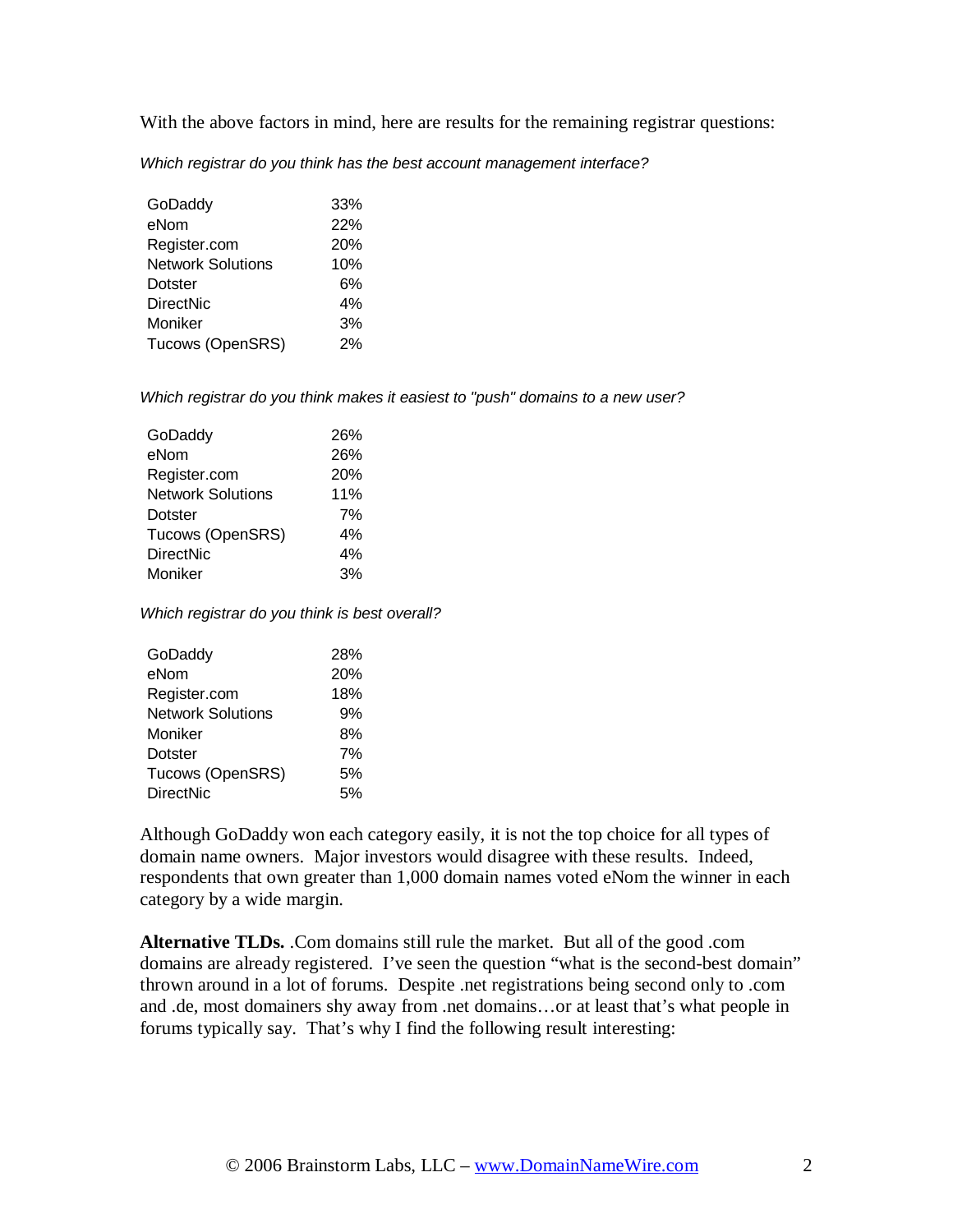*If you wanted to register a generic domain and .com was already registered which extension would you register assuming it was available? (assume you have to select one of these)* 

| .net  | 63% |
|-------|-----|
| .info | 18% |
| .org  | 15% |
| .biz  | 5%  |

That's a landslide! 63% of domainers would register a .net name if the .com was not available, followed by .info and .org. Only 5% would register the .biz version if they were required to register a domain. Keep in mind that many people would simply look for another available .com rather than register a non-.com domain.

For recent news about domain registrars visit: <http://domainnamewire.com/category/domain-registrars/>

### **Domain Parking**

Revenue from domain names is more important that resale value right now—or so says the typical domain investor.

ü 65% of domain name owners said that income from ads or sales on their sites would be greater than resale revenue over the next 5 years.

Unfortunately, most domain name owners are not receiving high revenue from parked domains. This is most likely because of the quality of traffic the domains are receiving. Fully 39% of survey participants are receiving less than \$10 per 1,000 views (RPM) of their domain names. On the positive side, 15% are receiving greater than \$50 per 1,000 views.

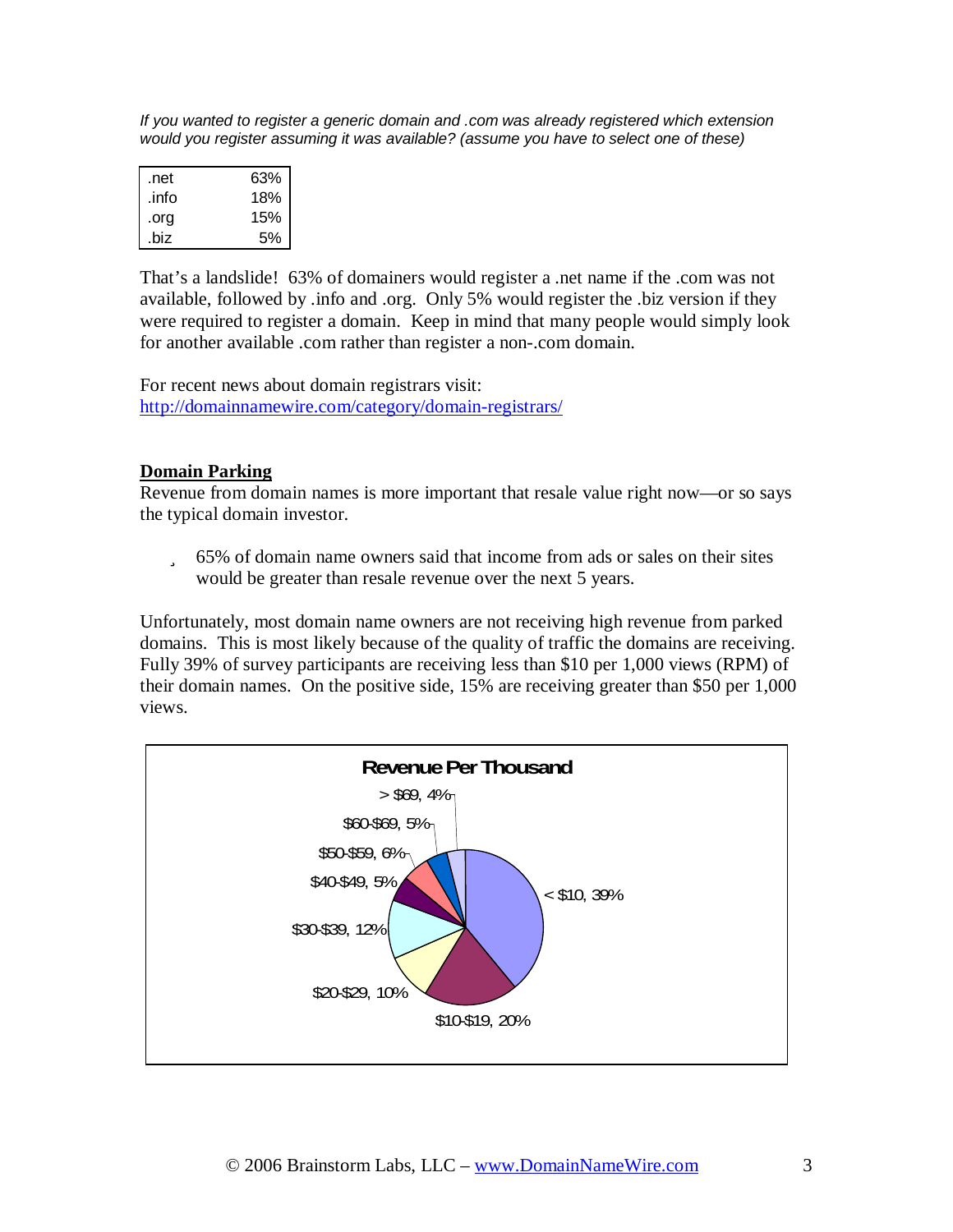One trend we saw in the domain name industry in 2005 was the explosion of domain parking services.

I asked survey participants which parking services they currently use. As you can see from the following graph, domainers are wisely trying a number of services:



As you can see, Sedo still leads the pack in usage. But newcomer NameDrive is in a close second. Although NameDrive is second in usage, it's ranked #1 by domain name owners.

*Which parking service is your favorite?* 

| Name Drive             | 14% |
|------------------------|-----|
| Sedo                   | 13% |
| Domain Sponsor         | 13% |
| Domain Hop             | 12% |
| GoldKey                | 9%  |
| Fabulous               | 8%  |
| ParkingSite            | 6%  |
| Sedo Pro               | 6%  |
| Traffic Club           | 4%  |
| Skenzo                 | 4%  |
| <b>Traffic Parking</b> | 4%  |
| Traffic Z              | 3%  |
| Parking Dots           | 3%  |
| <b>Traffic Valet</b>   | 2%  |

It's no surprise that Sedo and DomainSponsor are also on top of the list. (I separated Sedo from Sedo Pro in the survey because they are fundamentally different programs.) GoldKey is a parking service that gained a lot of notoriety last year when domainers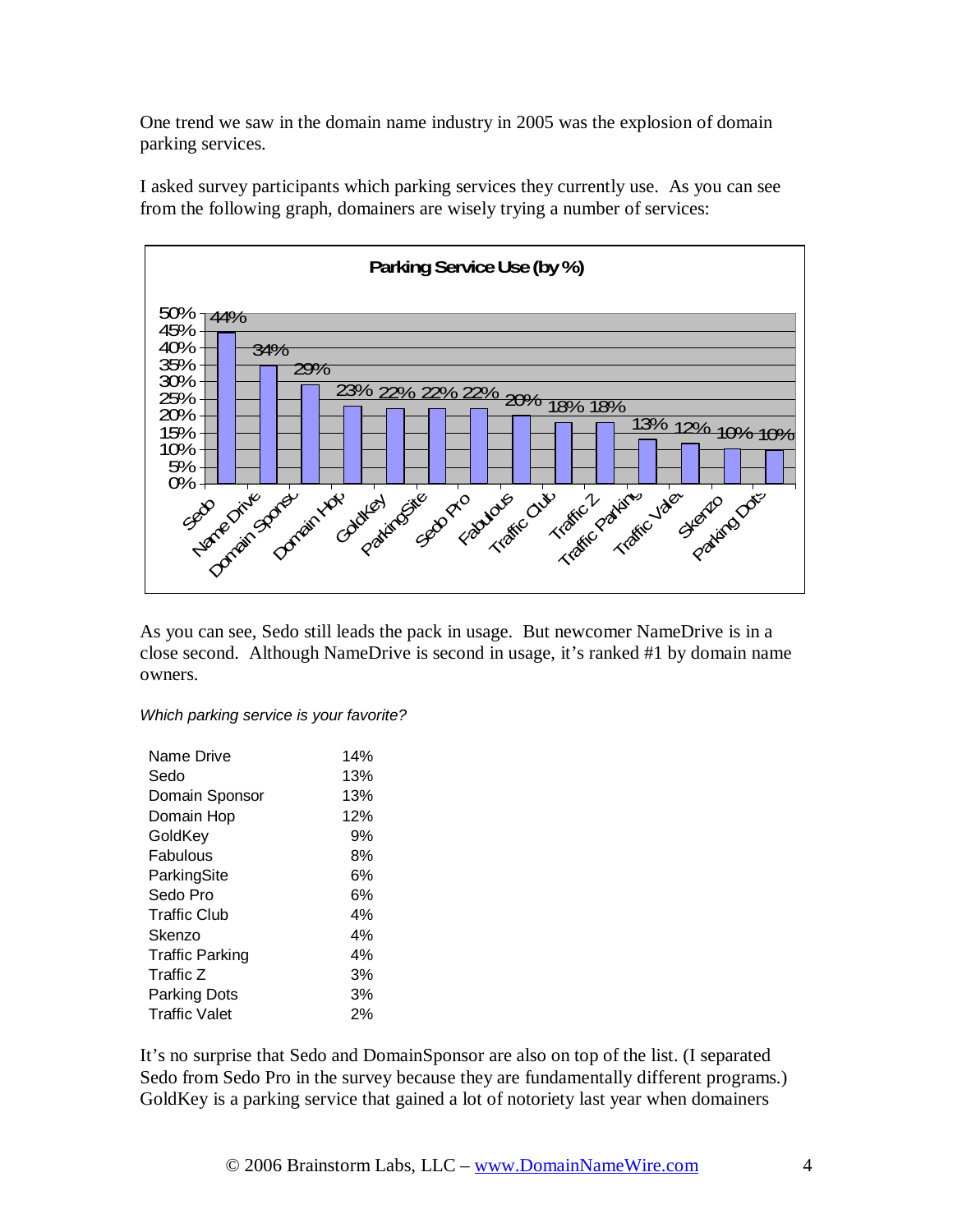found its Overture feed and search engine optimization features to generate high RPMs. Alas, these quickly dropped and the service's popularity waned.

What's in store for domain name parking in 2006? As people involved in the domain name industry we're a bit biased. But:

- ü 57% of respondents think their revenue per 1,000 page views will increase in 2006
- ü 27% think it will stay about the same
- ü 16% think it will be lower than 2005

Those 16% might be part of the group that's worried about fallout in the pay-per-click market. More on that later!

### **Domain Name Aftermarket**

65% of survey participants think domain values will increase in 2006. Of course, we wouldn't be investing if we thought otherwise.

This year saw GoDaddy's TDNAM service join Sedo and Afternic as a legitimate contender in the domain name aftermarket. TDNAM, however, gets most of its sales from exclusive auctions of GoDaddy's expiring domains.

Forums such as DNForum continue to attract buyers and sellers. People frequently sell domains within minutes of posting them on forums (but usually at a wholesale price).

*Which domain sales venues do you use for selling and/or buying?* 

| Forums                 | 48% |
|------------------------|-----|
| Sedo                   | 42% |
| eBay                   | 34% |
| Afternic               | 24% |
| Other (please          |     |
| specify)               | 22% |
| <b>TDNAM (GoDaddy)</b> | 18% |

Of the three major domain aftermarket listing services (Sedo, Afternic, and TDNAM), Sedo remains the most popular, grabbing 50% of the vote (and 70% of the vote from domainers that own 1,000+ domains). Sedo generated over \$25M in transactions in 2005. But Afternic landed the biggest publicly-disclosed sale; Fish.com for over \$1,000,000.

*Which domain sales venue do you think is best?* 

| Sedo            | 59%        |
|-----------------|------------|
| Afternic        | <b>28%</b> |
| TDNAM (GoDaddy) | 12%        |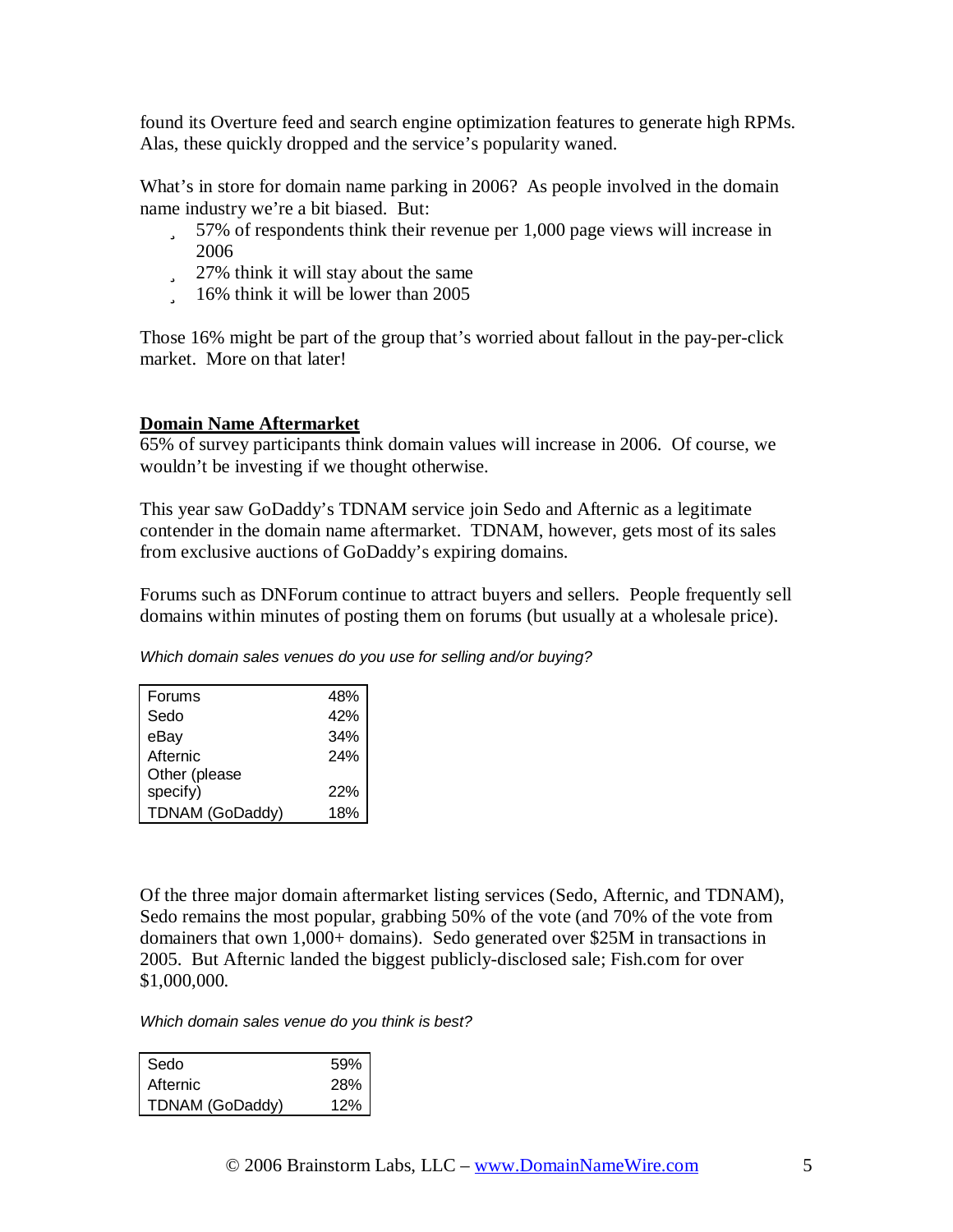As for which forum is best, 43% of respondents voted for DNForum.

To read about recent sales at venues like Sedo and Afternic, visit: <http://domainnamewire.com/category/domain-sales/>

#### **Domain Name Market and Policy**

The domain name industry has been around for a short period of time when compared to other industries. That means there's a lot of risk. Many savvy domainers are aware of this.

**Risk.** According to participants, fear of a fallout in the pay-per-click advertising market is the biggest monkey on the domain name market's back. People rely on clicks from parking pages for a large part of their domain investment income. The market could take a tumble if click fraud is not reigned in. Additionally, a move from cost-per-click to costper-action could have a major, but perhaps short term, effect on the market.

*Which do you think is the biggest issue facing the domain name market in 2006?* 

| Changes in pay-per-click                             |     |
|------------------------------------------------------|-----|
| market                                               | 34% |
| Domain theft                                         | 20% |
| Potential for ICANN to lose control to international |     |
| body                                                 | 15% |
| Renegade registrars including resellers              | 13% |
| Reverse domain name hijacking                        | 12% |
| Other (please specify)                               | 6%  |

People are also concerned about theft of domain names. I was almost a victim of buying stolen domains and have covered the issue here: <http://www.domainnamewire.com/2005/12/01/hot-domains-hot-as-in-stolen/>

Many domainers blame ICANN's new transfer policy for enabling domain theft. Previously, domain owners were required to approve a transfer before it proceeded. Now all transfers proceed unless denied by the current owner. Response was split about 50/50 between people that like the new policy versus the old policy. Among those that own 1,000 or more domains, 64% favor the old policy.

**ICANN.** A hot topic in 2005, as usual, was ICANN. Tensions rose throughout the year, culminating with proposed settlement between ICANN and Verisign over the SiteFinder service. The proposed settlement would lock in Verisign's control of the .com market through a contract extension and jack up registry prices. Only 25% of respondents approve of this settlement.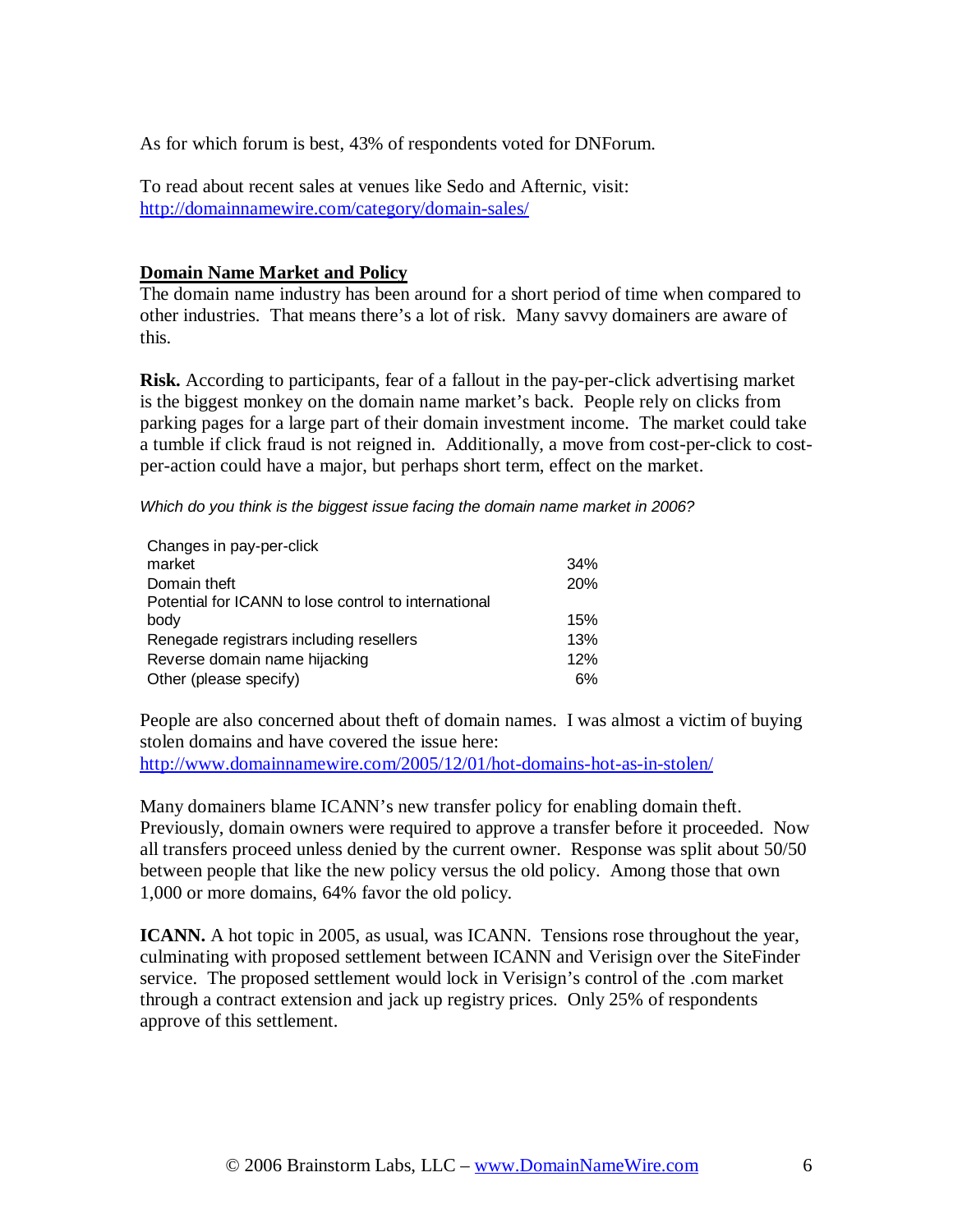But overall satisfaction with ICANN remains relatively high:



81% of respondents think that ICANN is doing an "acceptable" or "good" job.

Another hot topic this year was whether control of the internet and domain name system should be handed off to an international organization similar to the United Nations. Only 38% of respondents approved of transferring control to an international body, despite 83% of respondents being from outside the US. Of respondents that own  $1,000+$ domains, only 24% approve. This sends the message that the domain name community prefers the stability of today's environment to the risks of handing responsibility to an international body.

#### For more about this topic visit:

<http://domainnamewire.com/2005/10/19/us-lawmakers-urge-president-to-retain-us-control-of-internet/>

**New Domains.** This year saw the .xxx domain extension finally rear its ugly head. Now that it's on the table, 63% of respondents that had an opinion about the issue think it should be approved. But that doesn't mean the domain industry at large wants to see more top level domains introduced (e.g. .biz, .info). Only 45% of respondents that answered the question want to see more extensions. Perhaps the community is tired of seeing top level domains "diluted" by new extensions. This theory is reinforced by this number: only 28% of domainers that own 1,000+ domains want to see new extensions. These domainers are big players who likely have a strong hold on the .com market.

For more about this topic visit: <http://domainnamewire.com/index.php?s=.xxx>